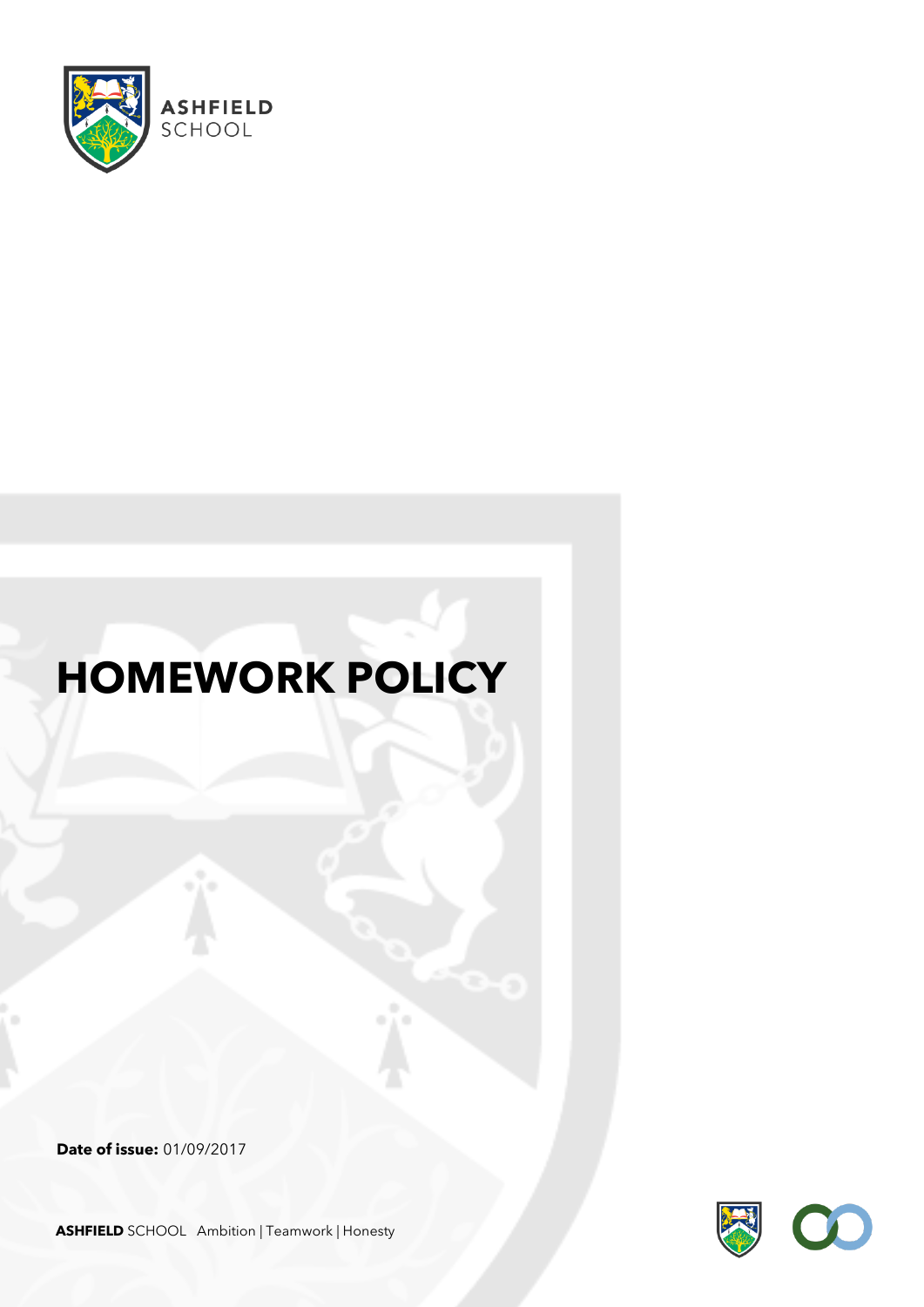## **Contents**

#### **1.0 Homework**

- 1.1 The amount of homework
- 1.2 Types of homework
- 1.3 Organisation of homework
- 1.4 School's responsibilities
- 1.5 Non-completion of homework
- 1.6 School's responsibilities
- 1.7 Parents'/Carers' role in homework
- 1.8 Quality Assurance of Homework Setting and Marking
- 1.9 Marking of Homework

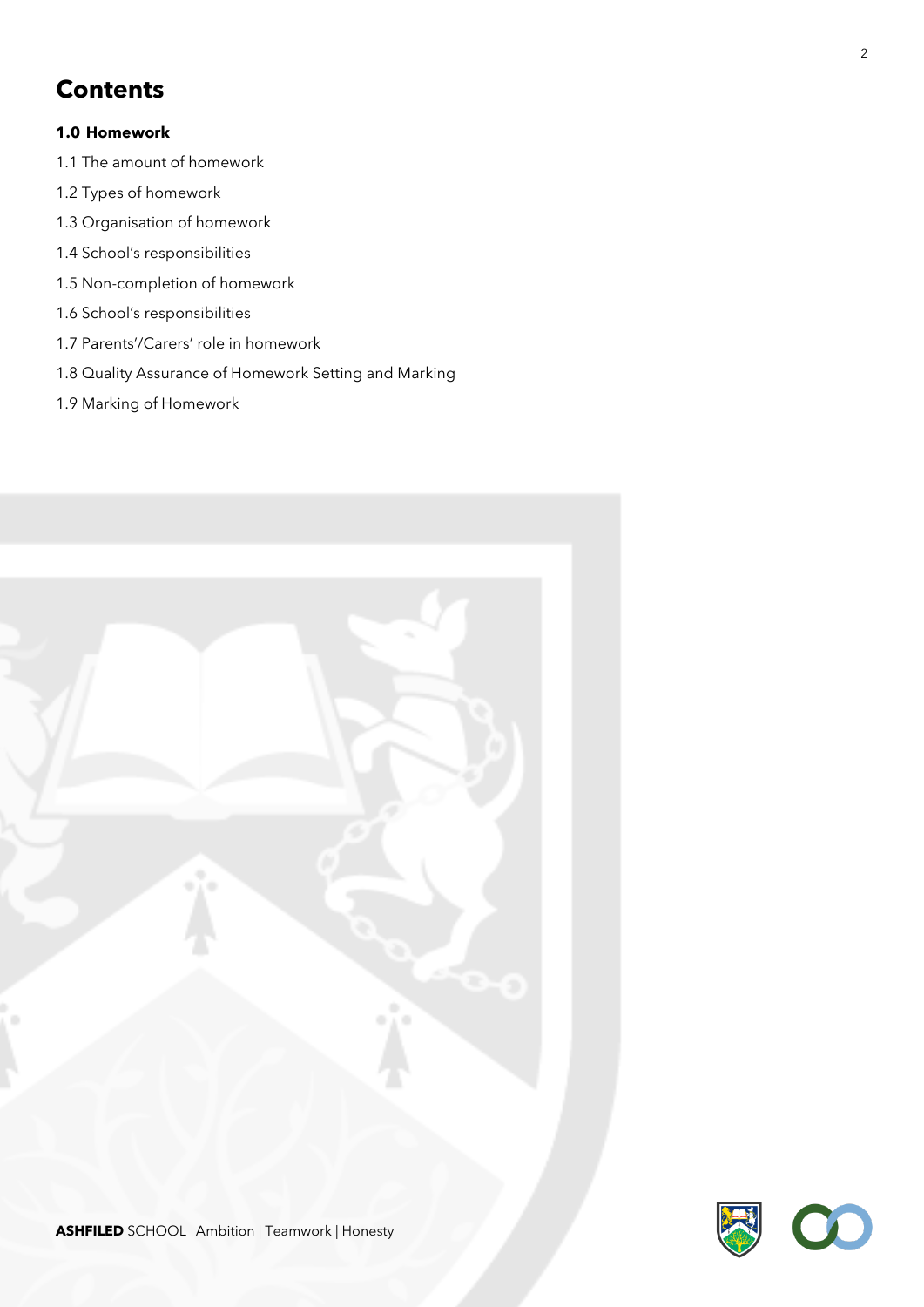# **1.0 Principles – Homework**

Homework is any work or activity which students are asked to do outside lesson time either on their own or with parents or carers.

The purpose of homework

- To encourage students to develop the confidence and self-discipline to work on their own, an essential skill for adult life.
- To consolidate and reinforce skills and understanding.
- To extend school learning, for example through additional reading.
- To enable students to devote time to particular demands such as exam preparation or project work.
- To support the home/school relationship.

*Homework should not prevent students from participating in activities after school such as sport, music or clubs of any kind.*

### **1.1 The amount of homework**

The school does not have a fixed homework timetable with time allocated for different subjects on different evenings. Students will need to learn to manage their time so that they do some homework each evening. Teachers will not set homework to be completed for the next day, but will give students at least two days to complete the homework. The time devoted to homework should increase as the student progresses through the school.

Students in Years 7-9 should have on average one homework per week for English, Maths, Science, Humanities and Modern Foreign Languages, which should take a maximum of 30 minutes to complete.

In the case of practical subjects such as Technology, Art, Music and Drama, homework will be set when appropriate to their current project as a minimum once every two weeks.

In ICT, homework will be set on a fortnightly basis.

There will usually be no homework for Personal Development Education (PDE) and PE in KS3.

Students in Year 10-11 should have between a 45 minutes and an hour per subject, per week.

Students in Years 12 and 13 are expected to devote approximately four hours per week outside lessons to each subject. Students are encouraged in addition, to read as widely as possible around their chosen subjects to broaden their knowledge.

Homework will be differentiated where necessary to take into account individual needs.

#### **1.2 Types of homework**

Homework might include such things as:

- 1. Writing assignments.
- 2. Learning assignments.
- 3. Preparing an oral presentation.
- 4. Reading in preparation for a lesson.
- 5. Finding out information/researching a project.
- 6. VLE and Myworks

*It is important that students should have frequent and increasing opportunities to develop and consolidate their competencies as independent learners*.

#### **1.3 Organisation of homework**

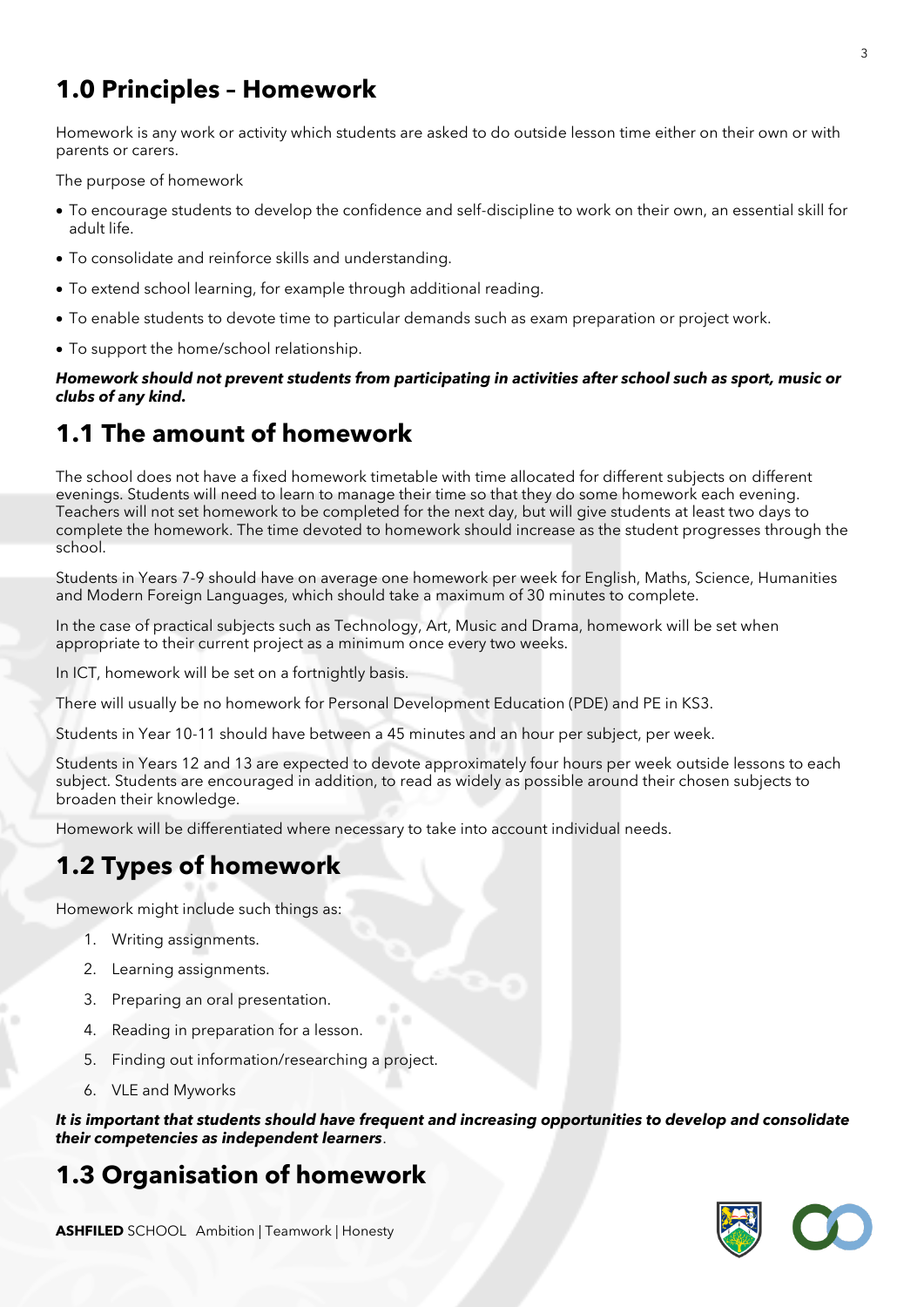The school uses Show my homework to set homework for students. This can be accessed via the internet.

[www.showmyhomework.co.uk](http://www.showmyhomework.co.uk/)

<https://ashfieldschool.showmyhomework.co.uk/school/homeworks/calendar>

If students do not have access to the internet they will be provided with a planner by the school in order to note down homework and will have access to IT after school and during social times.

### **1.4 Non-completion of homework**

The successful operation of a homework policy depends upon effective procedures for chasing up noncompletion. Too much class time can be wasted in dealing with students who have not done their homework.

When homework has not been done, appropriate action will be taken by the subject teacher with support from their faculty. This could include a breaktime, lunchtime or an after-school detention. Parents/carers should receive twenty-four hours notice in writing, via their child, of the after-school detention so they can make arrangements for their child to get home safely. The after-school detention will last no longer than one hour. The tutor should be informed of all detentions given by the class teacher.

• Time should be allocated during lessons to ensure that homework is written up in diaries. Best practice would suggest that it is copied directly from the board.

## **1.5 School's responsibilities**

The subject teacher is responsible for setting appropriate homework and marking it regularly.

In Years 7-9 homework should be set to ensure that there is more than one night in which to do it. This allows students to plan their time, participate in out of school activities if they wish, and still be able to do their homework. Heads of Faculty are responsible for ensuring that all teachers in their department are setting appropriate homework regularly and marking it. *This should be checked regularly as part of the faculty QA process.*

## **1.6 Parents'/Carer' role in homework**

- Parents/carers should support students with their homework but accept that their role will become less and less important as students become more responsible and independent.
- Parents/carers should try and provide a reasonable place where students can work or
- encourage them to make use of the school's facilities.
- Parents/carers should encourage students to meet homework deadlines.
- If parents/carers feel that insufficient or too much homework is being set, they should contact the tutor or subject teacher who will investigate the situation.
- Parents/carers should make it clear to students that they value homework and support the school in explaining how it can help them to progress.
- Parents/carers should encourage students and praise them when homework is completed.

#### **1.8 Quality assurance of homework setting and marking**

#### **Heads of Faculty**

Quality assurance will be conducted by Heads of Faculty supported by their line manager and members of the faculty.

Each Key Stage will be assessed every year, with one Key Stage per term.

The quality assurance will establish whether homework has been

- a) Frequently set
- b) Marked

Quality assurance will take the form of student interviews, learning walks and work samples.

**ASHFILED** SCHOOL Ambition | Teamwork | Honesty